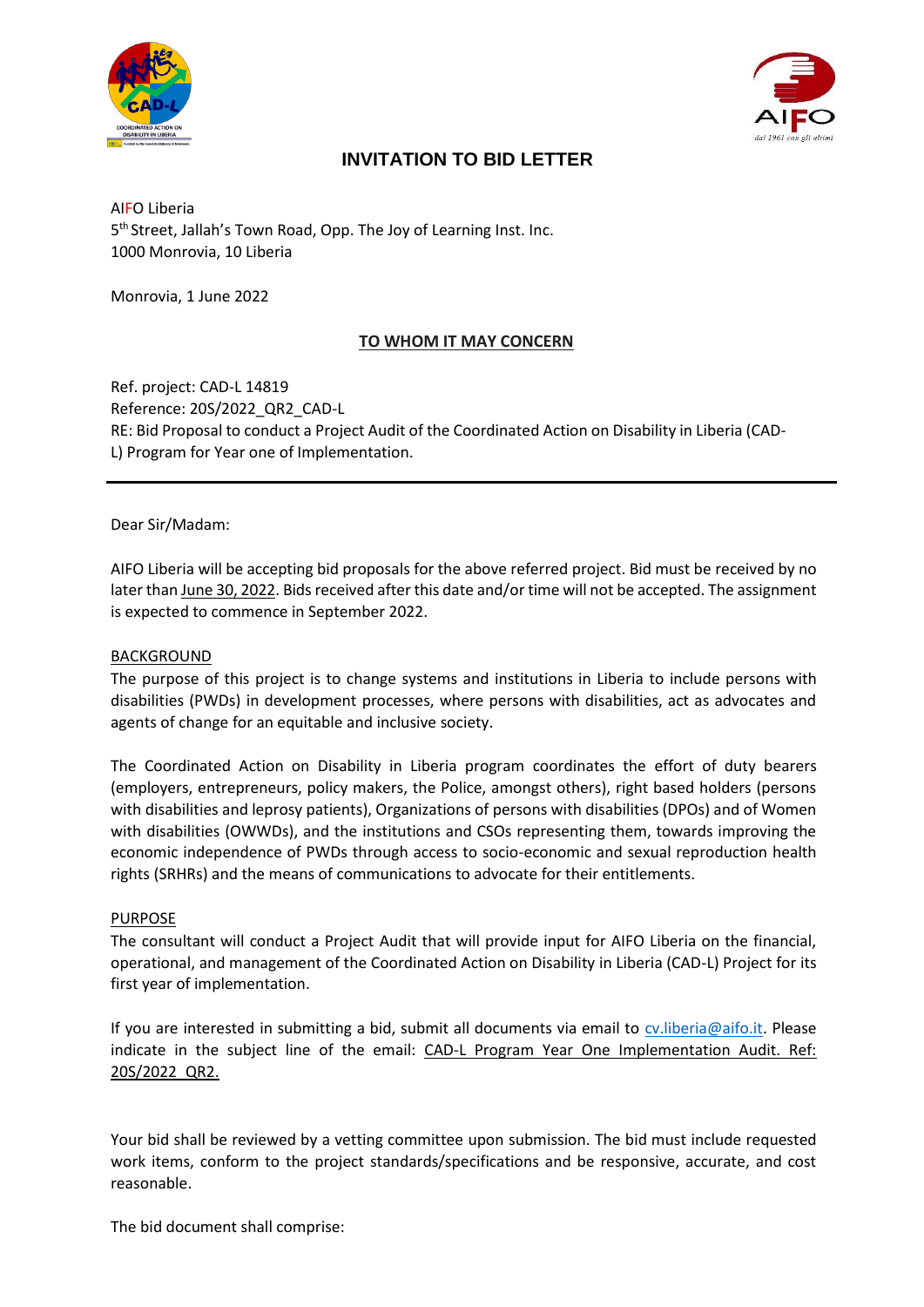- A cover letter stating why you consider your service suitable for the assignment (1 page)
- The planned methodology for the assignment
- Most recent business registration and membership certificate of the Liberia Institute of Certified Public Accountants (LICPA)
- CVs highlighting qualifications of the supervising team, and their experience
- Work references contact details (e-mail addresses) of referees (for whom you've worked on similar assignments)
- A detailed budget indicating consultancy fee and a breakdown of expenses for the engagement • Signed copy of Annex 1 - Exclusion Criteria.

Requirements:

- The consultant shall be a certified auditor with competence to carry out the p r o j ec t audit in accordance with international audit standards issued by International Organization Federation of Accountants (IFAC).
- The consultant shall have significant experience of working with audit in Liberia.
- Engagement head must be a Qualified Accountant with at least five years' experience in audit.
	- Excellent report writing skills.

AIFO Liberia will select the best consultant to perform all work required and the contract will be executed between AIFO Liberia and the winning consultant.

You are reminded to bid only on the service designated in this invitation. In the event where AIFO Liberia request additional work or deletion of any portion of the service, those works, along with costs, shall be listed on a separate document. All additional services will be considered separately from the base bid and consideration of any changes will be negotiated with AIFO Liberia after the bid opening.

AIFO Liberia has the right to reject any and all bids at their sole discretion. Should you have any questions, or concerns about this service, please contact Leonardo Volpetti at leonardo.volpetti@aifo.it for clarification prior to bidding. You are reminded that your bid should be inclusive of all taxes, fees, permits and all other costs.

Upon selection of the winning consultant, AIFO Liberia will send a bid award notice. The bid award notice will advise the selected consultant of the date, time and location of the pre-work conference that must take place, before any part of the service can begin. Upon satisfactory completion of the prework conference, AIFO Liberia will issue a "Notice to Proceed".

Thank you for your consideration of this invitation to bid,

Yours Sincerely,